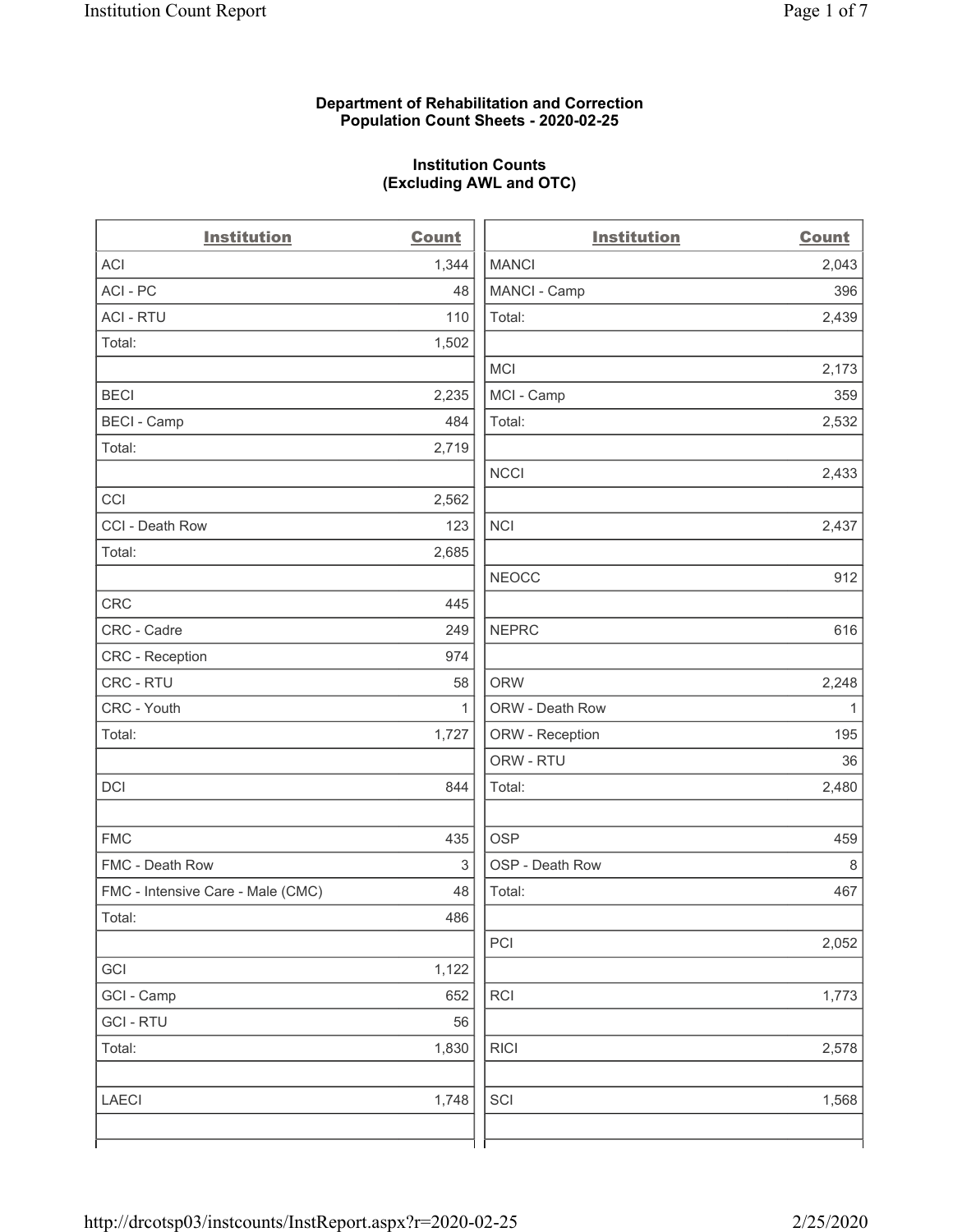| LECI                     | 1,763 | <b>SOCF</b>      | 1,249                              |
|--------------------------|-------|------------------|------------------------------------|
| <b>LECI - Camp</b>       | 190   | SOCF - RTU       | 67                                 |
| Total:                   | 1,953 | Total:           | 1,316                              |
|                          |       |                  |                                    |
| LOCI                     | 2,249 | <b>TCI</b>       | 1,034                              |
|                          |       | TCI - Camp       | 432                                |
| <b>LORCI</b>             | 238   | Total:           | 1,466                              |
| LORCI - Cadre            | 124   |                  |                                    |
| <b>LORCI - Reception</b> | 1,171 | <b>TOCI</b>      | 784                                |
| Total:                   | 1,533 | <b>TOCI - PC</b> | 93                                 |
|                          |       | Total:           | 877                                |
| <b>MACI</b>              | 993   |                  |                                    |
| MACI - Minimum           | 1,246 | <b>WCI</b>       | 1,272                              |
| Total:                   | 2,239 | <b>WCI-RTU</b>   | 29                                 |
|                          |       | Total:           | 1,301                              |
|                          |       |                  |                                    |
|                          |       |                  | 48,762<br><b>Total Population:</b> |

\* The Total Population includes 30 Offenders with Reason Codes 30 & 31. \*\* The Total Population includes 35 Offenders with Reason Code 0A.

# **Male Population by Security Level (Include AWL and Exclude OTC)**

| <b>Security Level</b>  |                   | <b>Body</b> | <b>AWL</b> | $(-OTC)$ | <b>Total</b> |
|------------------------|-------------------|-------------|------------|----------|--------------|
| <b>Total Level E</b>   |                   | 947         | 15         | 12       | 950          |
| Total Level 4          |                   | 1,656       | 15         | 9        | 1,662        |
| Total Level 3          |                   | 11,515      | 177        | 153      | 11,539       |
| Total Level 2          |                   | 16,350      | 212        | 133      | 16,429       |
| Total Level 1          |                   | 14,139      | 170        | 86       | 14,223       |
| <b>Total Death Row</b> |                   | 137         | $\Omega$   | $\Omega$ | 137          |
|                        | <b>Total Male</b> | 44,744      | 589        | 393      | 44,940       |

### **Female Population by Institution (Include AWL and Exclude OTC)**

| <b>Institution</b>     | <b>Body</b> | <b>AWL</b> | $(-OTC)$ | <b>Total</b> |
|------------------------|-------------|------------|----------|--------------|
| <b>DCI</b>             | 843         | 4          | っ        | 845          |
| <b>FMC</b>             | 5           |            |          | 6            |
| <b>NEPRC</b>           | 616         | 9          | っ        | 623          |
| <b>ORW</b>             | 2,248       | 50         | 23       | 2,275        |
| <b>ORW - Death Row</b> |             |            |          |              |
| ORW - Reception        | 195         | 4          | 3        | 196          |
|                        |             |            |          |              |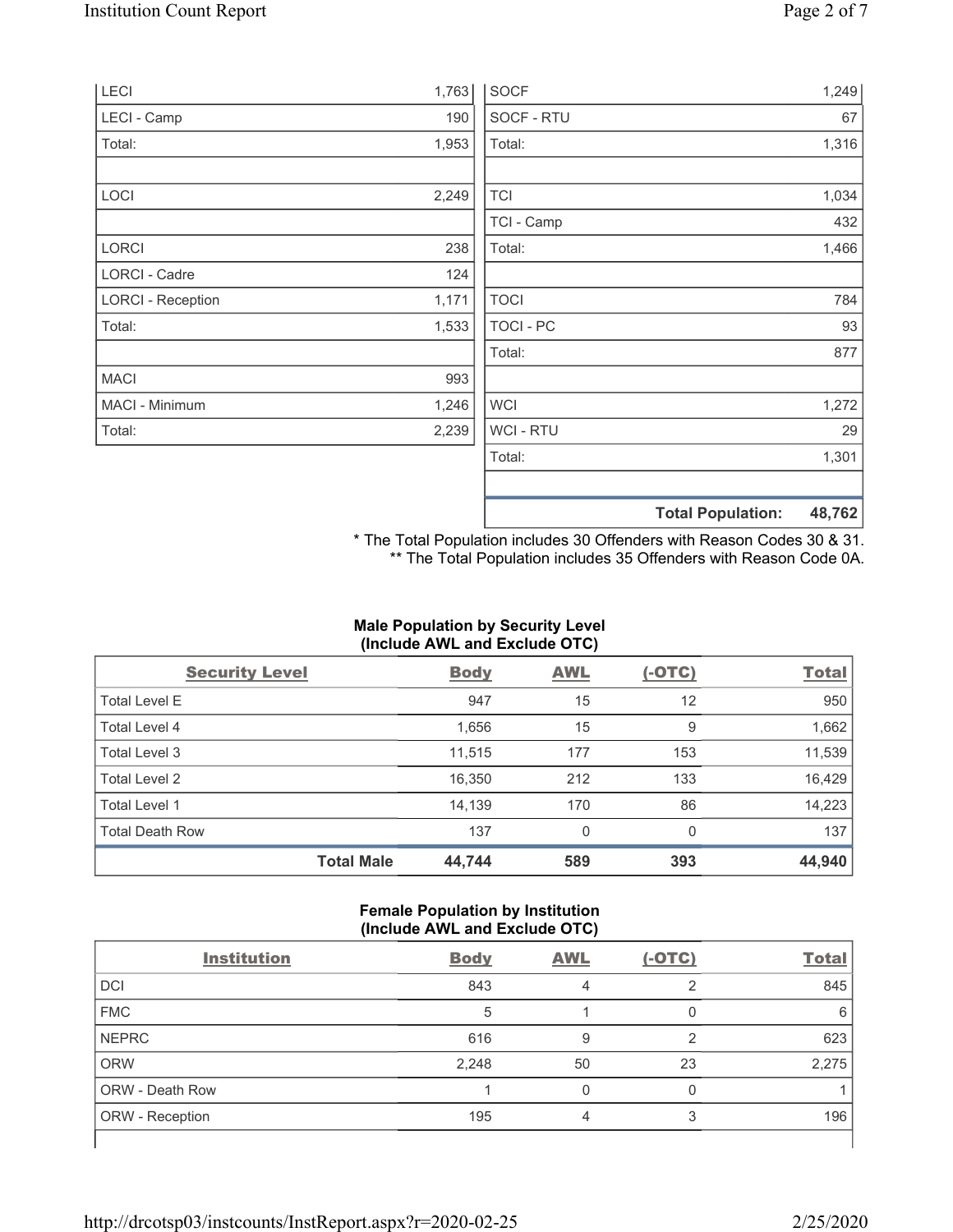| l ORW - RTU |                          | 36     |     |     | 36     |
|-------------|--------------------------|--------|-----|-----|--------|
|             | <b>Total Female</b>      | 3.944  | 68  | 30  | 3,982  |
|             |                          |        |     |     |        |
|             | <b>Total Population:</b> | 48,688 | 657 | 423 | 48,922 |

### **Male Population by Institution: Security Level 5 and E (Include AWL and Exclude OTC)**

| <b>Institution</b> | <b>Body</b>                 | <b>AWL</b>          | $(-OTC)$            | <b>Total</b>   |
|--------------------|-----------------------------|---------------------|---------------------|----------------|
| ACI                | $\overline{2}$              | $\mathsf{O}\xspace$ | $\mathsf{O}\xspace$ | $\sqrt{2}$     |
| <b>BECI</b>        | 1                           | $\mathsf{O}\xspace$ | $\mathsf{O}\xspace$ | $\mathbf 1$    |
| CRC                | 6                           | $\mathsf{O}\xspace$ | 0                   | $\,6\,$        |
| CRC - Reception    | 3                           | $\mathbf 0$         | 0                   | $\,$ 3 $\,$    |
| CRC - RTU          | $\mathfrak{S}$              | $\mathsf{O}\xspace$ | $\mathsf 0$         | $\,$ 3 $\,$    |
| <b>FMC</b>         | 1                           | $\mathbf 0$         | $\mathbf 0$         | $\mathbf{1}$   |
| LECI               | 8                           | $\mathsf{O}\xspace$ | $\mathsf{O}\xspace$ | $\,8\,$        |
| LORCI              | 1                           | $\mathsf{O}\xspace$ | $\mathsf{O}\xspace$ | $\mathbf 1$    |
| <b>MACI</b>        | 17                          | 1                   | 1                   | 17             |
| <b>MANCI</b>       | $\overline{2}$              | $\mathbf 0$         | 0                   | $\sqrt{2}$     |
| <b>NEOCC</b>       | $6\phantom{1}6$             | $\mathbf 0$         | $\mathsf 0$         | $\,6\,$        |
| <b>OSP</b>         | 314                         | $\overline{4}$      | $\overline{4}$      | 314            |
| <b>RCI</b>         | 11                          | $\boldsymbol{0}$    | $\mathbf 0$         | 11             |
| <b>SOCF</b>        | 415                         | $\,8\,$             | $\overline{7}$      | 416            |
| <b>TOCI</b>        | 140                         | $\mathsf{O}\xspace$ | $\mathsf{O}\xspace$ | 140            |
| <b>TOCI - PC</b>   | $\overline{2}$              | 1                   | $\mathsf{O}\xspace$ | $\mathfrak{S}$ |
| <b>WCI</b>         | 13                          | $\mathbf{1}$        | $\mathsf{O}\xspace$ | 14             |
| WCI - RTU          | $\overline{2}$              | $\mathbf 0$         | $\boldsymbol{0}$    | $\overline{2}$ |
|                    | <b>Total Level 5</b><br>947 | 15                  | 12                  | 950            |

## **Male Population by Institution: Security Level 4 (Include AWL and Exclude OTC)**

| <b>Institution</b>                | <b>Body</b> | <b>AWL</b> | $(-OTC)$ | <b>Total</b> |
|-----------------------------------|-------------|------------|----------|--------------|
| ACI                               | 6           |            |          | ิค           |
| CRC                               |             |            |          |              |
| CRC - RTU                         | 11          |            |          |              |
| <b>FMC</b>                        |             |            |          |              |
| FMC - Intensive Care - Male (CMC) |             |            |          |              |
| <b>LOCI</b>                       |             |            | ⌒        |              |
| <b>LORCI - Reception</b>          |             |            |          |              |
| <b>MACI</b>                       | 17          |            |          | 18           |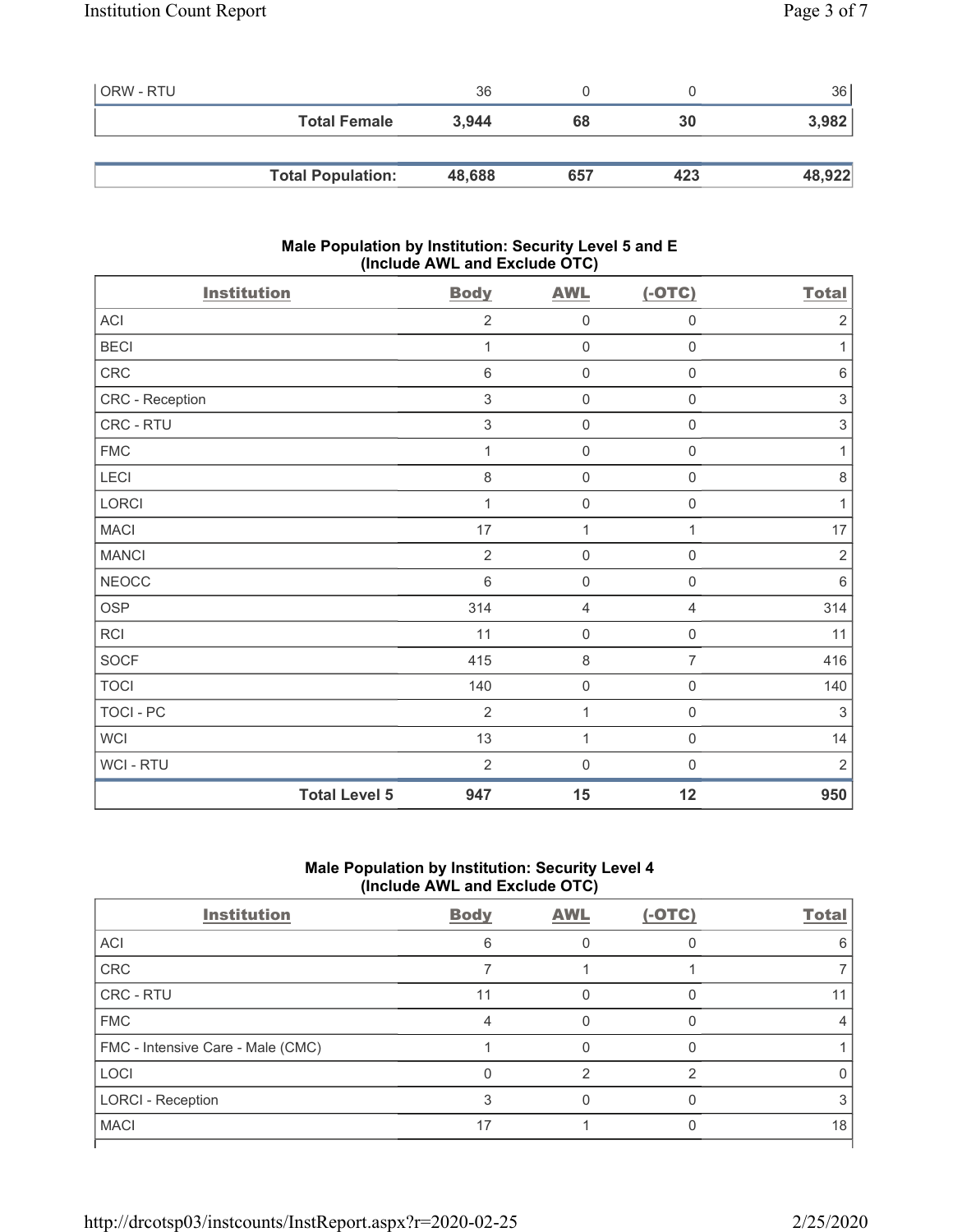| <b>NEOCC</b> |                      |       |    |          |       |
|--------------|----------------------|-------|----|----------|-------|
| <b>OSP</b>   |                      | 125   | 2  |          | 126   |
| <b>SOCF</b>  |                      | 761   | 5  | 5        | 761   |
| SOCF - RTU   |                      | 67    |    |          | 67    |
| <b>TCI</b>   |                      |       |    |          |       |
| <b>TOCI</b>  |                      | 631   | 4  | $\Omega$ | 635   |
| TOCI - PC    |                      | 16    |    |          | 16    |
| <b>WCI</b>   |                      |       |    |          |       |
| WCI-RTU      |                      | 4     | U  |          | 4     |
|              | <b>Total Level 4</b> | 1,656 | 15 | 9        | 1,662 |

### **Male Population by Institution: Security Level 3 (Include AWL and Exclude OTC)**

| <b>Institution</b>                | <b>Body</b>    | <b>AWL</b>          | $(-OTC)$            | <b>Total</b>              |
|-----------------------------------|----------------|---------------------|---------------------|---------------------------|
| <b>ACI</b>                        | 19             | $\mathbf 0$         | $\mathsf{O}\xspace$ | 19                        |
| ACI-PC                            | $6\phantom{a}$ | $\mathbf 0$         | $\mathsf{O}\xspace$ | $\,6\,$                   |
| <b>BECI</b>                       | 5              | $\mathsf{O}\xspace$ | $\mathsf{O}\xspace$ | $\mathbf 5$               |
| CCI                               | 3              | $\mathbf 0$         | $\mathbf 0$         | $\sqrt{3}$                |
| <b>CRC</b>                        | 264            | 12                  | 10                  | 266                       |
| CRC - Cadre                       | 20             | $\mathbf 0$         | $\mathbf 0$         | 20                        |
| CRC - Reception                   | 669            | 17                  | 14                  | 672                       |
| CRC - RTU                         | 44             | $\mathsf{O}\xspace$ | $\mathbf 0$         | 44                        |
| CRC - Youth                       | $\mathbf{1}$   | $\mathbf 0$         | $\mathsf{O}\xspace$ | $\mathbf{1}$              |
| <b>FMC</b>                        | 10             | $\mathbf 0$         | $\mathbf 0$         | 10                        |
| FMC - Intensive Care - Male (CMC) | $\mathfrak{S}$ | $\mathsf{O}$        | $\mathsf{O}\xspace$ | $\ensuremath{\mathsf{3}}$ |
| GCI                               | $\mathbf{1}$   | $\mathbf 0$         | $\mathbf 0$         | $\mathbf{1}$              |
| LECI                              | 1,654          | $9$                 | $\boldsymbol{9}$    | 1,654                     |
| <b>LORCI</b>                      | 125            | 69                  | 64                  | 130                       |
| LORCI - Cadre                     | 10             | $\mathsf{O}\xspace$ | $\mathsf{O}\xspace$ | 10                        |
| <b>LORCI - Reception</b>          | 1,010          | $\mathbf{1}$        | $\mathbf{1}$        | 1,010                     |
| <b>MACI</b>                       | 870            | 3                   | $\sqrt{3}$          | 870                       |
| <b>MANCI</b>                      | 1,962          | 20                  | 15                  | 1,967                     |
| MCI                               | $\mathbf{1}$   | $\mathsf{O}\xspace$ | $\mathsf 0$         | $\mathbf{1}$              |
| <b>NCCI</b>                       | 5              | $\mathbf 0$         | $\mathsf{O}\xspace$ | $\,$ 5 $\,$               |
| <b>NCI</b>                        | $\overline{2}$ | $\mathbf 0$         | $\mathsf{O}\xspace$ | $\overline{2}$            |
| <b>NEOCC</b>                      | 892            | $\overline{4}$      | $\overline{2}$      | 894                       |
| PCI                               | 49             | $\mathbf 0$         | $\mathsf{O}\xspace$ | 49                        |
| <b>RCI</b>                        | 1,582          | 20                  | 19                  | 1,583                     |
| <b>RICI</b>                       | $\overline{c}$ | $\mathsf{O}\xspace$ | $\mathsf{O}\xspace$ | $\sqrt{2}$                |
| <b>SOCF</b>                       | 15             | $\mathbf 0$         | $\mathbf 0$         | 15                        |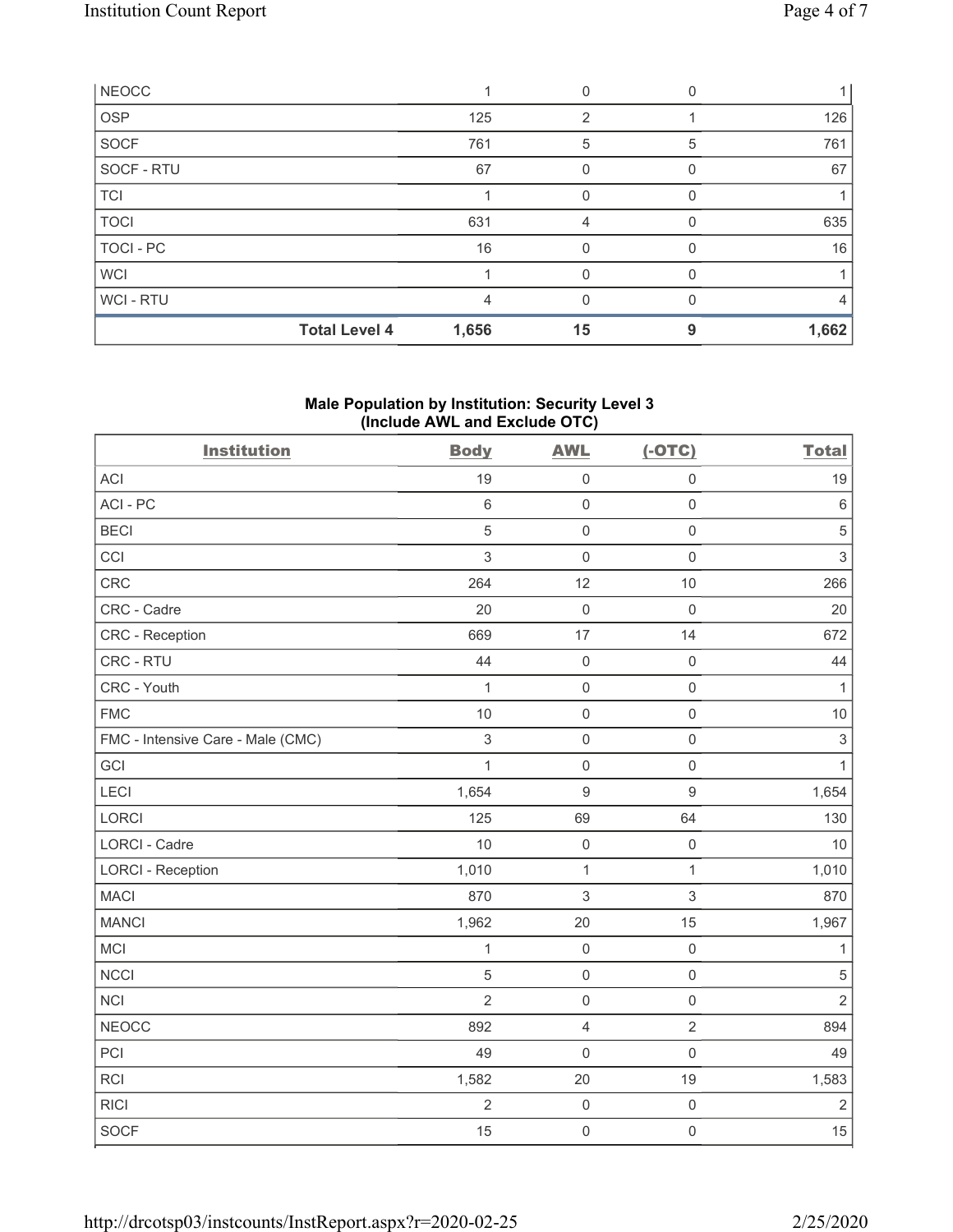| <b>TCI</b>     |                      | 966    | 12  |     | 970    |
|----------------|----------------------|--------|-----|-----|--------|
| TCI - Camp     |                      |        |     |     |        |
| <b>TOCI</b>    |                      | 13     |     |     | 13     |
| TOCI - PC      |                      | 74     |     |     | 74     |
| <b>WCI</b>     |                      | 1,218  | 10  |     | 1,220  |
| <b>WCI-RTU</b> |                      | 19     |     |     | 19     |
|                | <b>Total Level 3</b> | 11,515 | 177 | 153 | 11,539 |

#### **Male Population by Institution: Security Level 2 (Include AWL and Exclude OTC)**

| <b>Institution</b>                | <b>Body</b>  | <b>AWL</b>          | $(-OTC)$            | <b>Total</b> |
|-----------------------------------|--------------|---------------------|---------------------|--------------|
| <b>ACI</b>                        | 747          | $\mathbf{1}$        | $\mathsf{O}\xspace$ | 748          |
| ACI-PC                            | 31           | $\mathsf{O}\xspace$ | $\mathsf{O}\xspace$ | 31           |
| <b>ACI - RTU</b>                  | 86           | $\mathsf{O}\xspace$ | $\mathsf{O}\xspace$ | 86           |
| <b>BECI</b>                       | 1,570        | 20                  | 13                  | 1,577        |
| CCI                               | 1,953        | 22                  | 13                  | 1,962        |
| CRC                               | 65           | $\sqrt{2}$          | $\overline{2}$      | 65           |
| CRC - Cadre                       | 229          | $\mathbf 0$         | $\mathsf{O}\xspace$ | 229          |
| CRC - Reception                   | 169          | 11                  | $10$                | 170          |
| CRC - Youth                       | $\,0\,$      | $\mathbf{1}$        | $\mathbf{1}$        | $\,0\,$      |
| DCI                               | $\mathbf{1}$ | $\mathsf{O}\xspace$ | $\mathsf{O}\xspace$ | $\mathbf{1}$ |
| <b>FMC</b>                        | 15           | $\mathsf{O}\xspace$ | $\mathsf{O}\xspace$ | 15           |
| FMC - Intensive Care - Male (CMC) | 15           | $\mathsf{O}\xspace$ | $\mathsf{O}\xspace$ | 15           |
| GCI                               | 465          | $\sqrt{2}$          | $\overline{2}$      | 465          |
| <b>GCI-RTU</b>                    | 41           | $\mathbf{1}$        | $\mathsf{O}\xspace$ | 42           |
| <b>LAECI</b>                      | 1,121        | 30                  | 19                  | 1,132        |
| LECI                              | 97           | $\mathbf{1}$        | $\mathsf{O}\xspace$ | 98           |
| LOCI                              | 1,383        | 14                  | $10$                | 1,387        |
| LORCI                             | 95           | 21                  | 19                  | 97           |
| LORCI - Cadre                     | 112          | $\mathbf{1}$        | $\mathsf{O}\xspace$ | 113          |
| <b>LORCI - Reception</b>          | 83           | $\mathbf{1}$        | $\mathbf{1}$        | 83           |
| <b>MACI</b>                       | 89           | $\mathbf{1}$        | $\mathbf{1}$        | 89           |
| <b>MANCI</b>                      | 52           | $\mathbf{1}$        | $\mathbf{1}$        | 52           |
| <b>MCI</b>                        | 1,655        | 19                  | $\overline{7}$      | 1,667        |
| <b>NCCI</b>                       | 1,164        | 10                  | 8                   | 1,166        |
| <b>NCI</b>                        | 1,432        | 16                  | $\boldsymbol{9}$    | 1,439        |
| <b>NEOCC</b>                      | 13           | $\mathsf 0$         | $\mathsf{O}\xspace$ | 13           |
| <b>OSP</b>                        | $\mathbf{1}$ | $\mathsf{O}\xspace$ | $\mathsf{O}\xspace$ | $\mathbf{1}$ |
| PCI                               | 858          | $\boldsymbol{9}$    | $\mathsf{O}\xspace$ | 867          |
| RCI                               | 180          | $\mathbf{1}$        | $\mathbf{1}$        | 180          |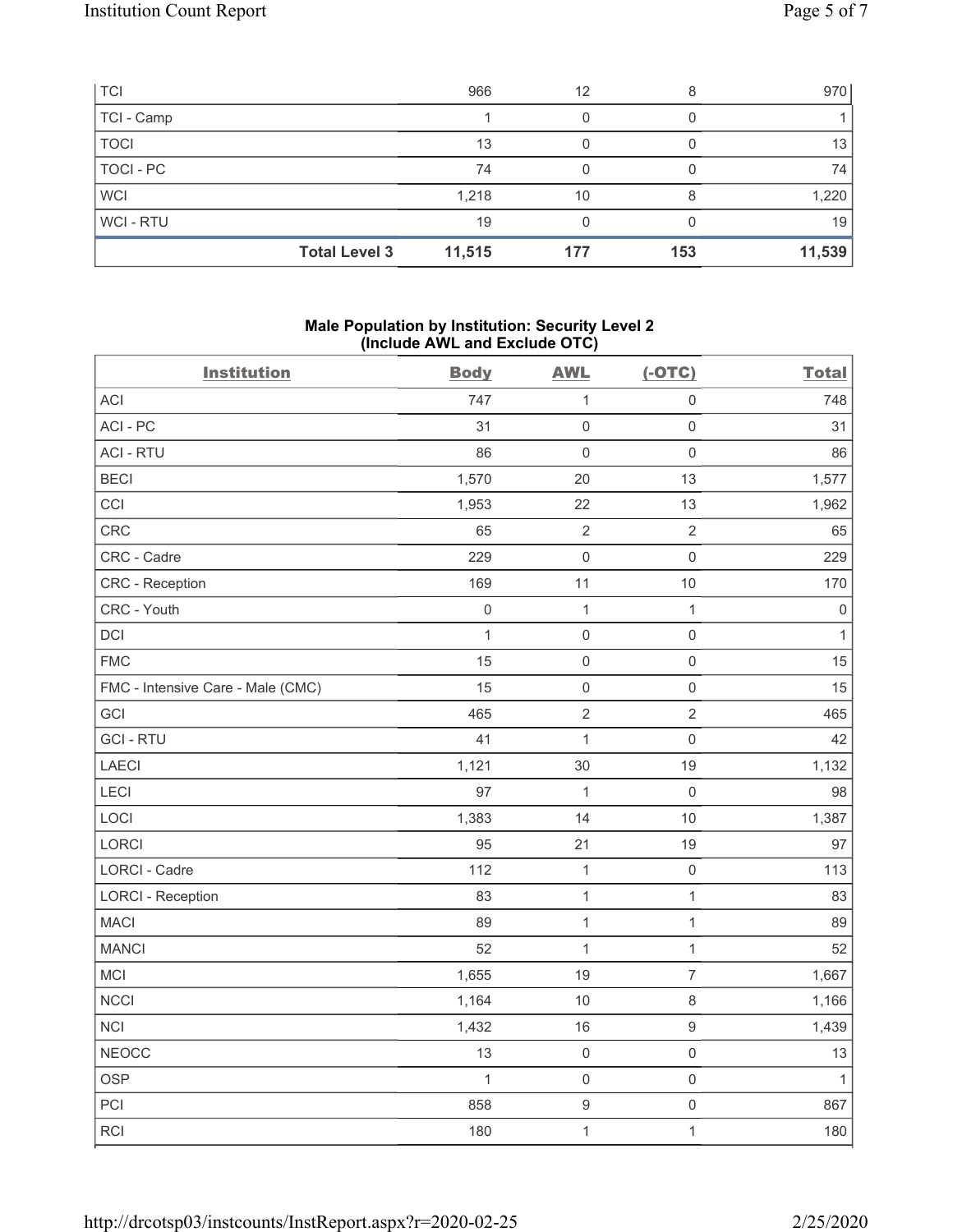| RICI       |                      | 1,388  | 15  | 9   | 1,394  |
|------------|----------------------|--------|-----|-----|--------|
| SCI        |                      | 1,122  | 12  |     | 1,127  |
| SOCF       |                      | 47     |     |     | 47     |
| <b>TCI</b> |                      | 29     |     |     | 29     |
| TCI - Camp |                      |        |     |     |        |
| TOCI-PC    |                      |        |     |     |        |
| <b>WCI</b> |                      | 40     |     |     | 40     |
|            | <b>Total Level 2</b> | 16,350 | 212 | 133 | 16,429 |

### **Male Population by Institution: Security Level 1 (Include AWL and Exclude OTC)**

|                                   | ,              |                           |                     |                |  |
|-----------------------------------|----------------|---------------------------|---------------------|----------------|--|
| <b>Institution</b>                | <b>Body</b>    | <b>AWL</b>                | $(-OTC)$            | <b>Total</b>   |  |
| <b>ACI</b>                        | 570            | $\ensuremath{\mathsf{3}}$ | $\mathsf 0$         | 573            |  |
| ACI-PC                            | 11             | $\mathsf 0$               | $\mathsf{O}\xspace$ | 11             |  |
| <b>ACI - RTU</b>                  | 24             | $\mathsf{O}\xspace$       | $\mathsf{O}\xspace$ | 24             |  |
| <b>BECI</b>                       | 658            | 10                        | $\,6\,$             | 662            |  |
| <b>BECI - Camp</b>                | 483            | $\mathsf{O}\xspace$       | $\mathsf{O}\xspace$ | 483            |  |
| CCI                               | 605            | $\overline{4}$            | $\overline{2}$      | 607            |  |
| CCI - Death Row                   | $\mathbf{1}$   | $\mathsf 0$               | $\mathsf{O}\xspace$ | $\mathbf{1}$   |  |
| CRC                               | 40             | $\overline{2}$            | $\overline{2}$      | 40             |  |
| <b>CRC</b> - Reception            | 129            | $\boldsymbol{7}$          | $\boldsymbol{7}$    | 129            |  |
| <b>FMC</b>                        | 400            | $\boldsymbol{9}$          | $\mathfrak{S}$      | 406            |  |
| FMC - Intensive Care - Male (CMC) | 29             | $\mathbf 0$               | $\mathsf{O}\xspace$ | 29             |  |
| GCI                               | 656            | 16                        | $\overline{7}$      | 665            |  |
| GCI - Camp                        | 652            | $\mathsf 0$               | $\mathsf{O}\xspace$ | 652            |  |
| <b>GCI-RTU</b>                    | 15             | $\mathsf{O}\xspace$       | $\mathsf 0$         | 15             |  |
| <b>LAECI</b>                      | 627            | 12                        | $\,8\,$             | 631            |  |
| LECI                              | 3              | $\ensuremath{\mathsf{3}}$ | $\mathbf{2}$        | 4              |  |
| LECI - Camp                       | 190            | $\mathsf 0$               | $\mathsf{O}\xspace$ | 190            |  |
| LOCI                              | 866            | $\sqrt{5}$                | $\mathbf{1}$        | 870            |  |
| <b>LORCI</b>                      | 17             | $\,6\,$                   | $\,6\,$             | 17             |  |
| LORCI - Cadre                     | $\overline{2}$ | $\mathsf{O}\xspace$       | $\mathsf 0$         | $\overline{2}$ |  |
| <b>LORCI - Reception</b>          | 75             | $\mathbf 0$               | $\mathsf 0$         | 75             |  |
| MACI - Minimum                    | 1,246          | 23                        | 17                  | 1,252          |  |
| <b>MANCI</b>                      | 27             | $\boldsymbol{9}$          | $\sqrt{2}$          | 34             |  |
| MANCI - Camp                      | 396            | $\mathsf{O}\xspace$       | $\mathsf{O}\xspace$ | 396            |  |
| MCI                               | 517            | $\sqrt{4}$                | $\mathsf 0$         | 521            |  |
| MCI - Camp                        | 359            | $\mathsf{O}\xspace$       | $\mathsf 0$         | 359            |  |
| <b>NCCI</b>                       | 1,263          | $\overline{7}$            | $\overline{4}$      | 1,266          |  |
| <b>NCI</b>                        | 1,002          | $\,8\,$                   | $\overline{4}$      | 1,006          |  |